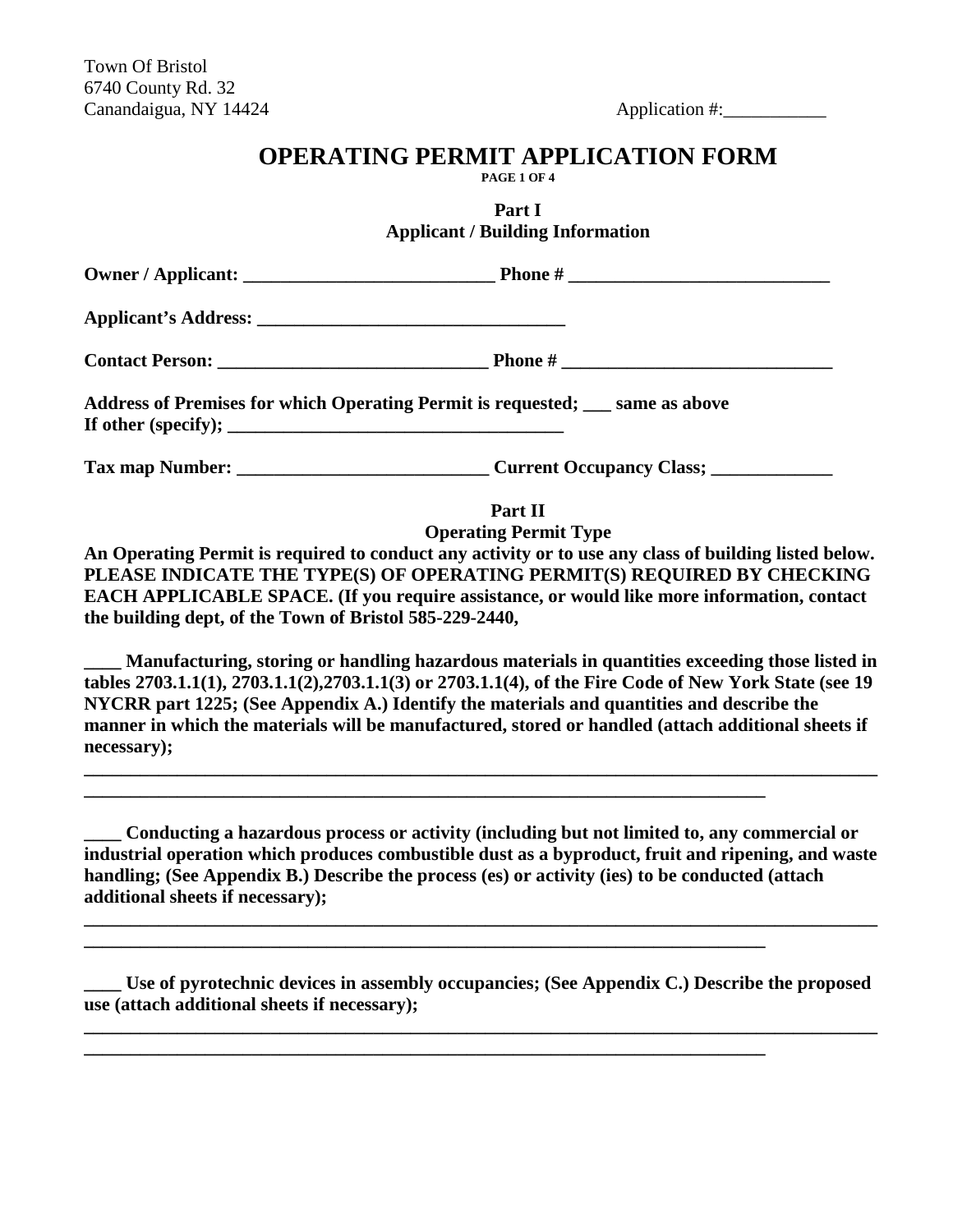## **OPERATING PERMIT APPLICATION FORM**

**Operating Permit type**

**Page 2 of 4**

**Part II (continued)**

Use of a building containing one or more area of public assembly with an occupant load **Of 100 persons or more (See Appendix D.) Describe the proposed use (attach additional sheets if necessary); \_\_\_\_\_\_\_\_\_\_\_\_\_\_\_\_\_\_\_\_\_\_\_\_\_\_\_\_\_\_\_\_\_\_\_\_\_\_\_\_\_\_\_\_\_\_\_\_\_\_\_\_\_\_\_\_\_\_\_\_\_**

**\_\_\_\_\_\_\_\_\_\_\_\_\_\_\_\_\_\_\_\_\_\_\_\_\_\_\_\_\_\_\_\_\_\_\_\_\_\_\_\_\_\_\_\_\_\_\_\_\_\_\_\_\_\_\_\_\_\_\_\_\_\_\_\_\_\_\_\_\_\_\_\_\_\_\_\_\_\_**

**\_\_\_\_\_\_\_\_\_\_\_\_\_\_\_\_\_\_\_\_\_\_\_\_\_\_\_\_\_\_\_\_\_\_\_\_\_\_\_\_\_\_\_\_\_\_\_\_\_\_\_\_\_\_\_\_\_\_\_\_\_\_\_\_\_\_\_\_\_\_\_\_\_\_\_\_\_\_\_**

**\_\_\_\_ Use of a building whose use or occupancy has been determined by The Town of Bristol As posing a substantial potential hazard to public safety. (See Appendix E.) Describe the proposed use (attach additional sheets if necessary).** 

#### **Part III Premises/ Building Information**

- **1. Date of last inspection of premises? \_\_\_\_\_\_\_\_\_\_\_ By whom, \_\_\_\_\_\_\_\_\_\_\_\_\_\_\_\_\_\_\_\_\_\_\_\_\_\_\_\_\_\_\_\_\_**
- **2. Has a Certificate of Occupancy been issued for the premises? \_\_\_\_ YES or \_\_\_\_ NO \_\_\_\_ Permanent, \_\_\_\_ Temporary Date of Issuance \_\_\_\_\_\_\_\_\_**
- **3.** Dates of issuance of previous Certificates(s) of Occupancy? (If any)

 **\_\_\_\_\_\_\_\_\_\_\_\_\_\_\_\_\_\_\_\_\_\_\_\_\_\_\_\_\_\_\_\_\_\_\_\_\_\_\_\_\_\_\_\_\_\_\_\_\_\_\_\_\_\_\_\_\_\_\_\_\_\_\_\_\_\_\_\_\_\_\_\_\_**

- **4. Has a Certificate of Compliance been issued for the premises? \_\_\_\_\_\_\_\_\_\_\_\_\_\_\_\_\_\_\_\_ \_\_\_\_ YES or \_\_\_\_ NO \_\_\_\_ Permanent, \_\_\_\_ Temporary, Date of Issuance \_\_\_\_\_\_\_\_\_**
- **5. Are there currently any open Building Permits associated with the premises? \_\_\_\_ YES or \_\_\_\_ NO if yes describe\_\_\_\_\_\_\_\_\_\_\_\_\_\_\_\_\_\_\_\_\_\_\_\_\_\_\_\_\_\_\_\_\_\_\_\_\_\_\_\_\_\_**
- **6. Have any violations to the Uniform Code been issued in relation to the premises? YES or**  NO if yes, please describe,
- **7. Have any variances to the Uniform Fire Prevention and Building Code been granted**  In relation to the premises? \_\_\_\_YES or \_\_\_NO if yes please describe \_\_\_\_\_\_\_\_\_\_\_

**\_\_\_\_\_\_\_\_\_\_\_\_\_\_\_\_\_\_\_\_\_\_\_\_\_\_\_\_\_\_\_\_\_\_\_\_\_\_\_\_\_\_\_\_\_\_\_\_\_\_\_\_\_\_\_\_\_\_\_\_\_\_\_\_\_\_\_\_\_\_\_\_\_**

**\_\_\_\_\_\_\_\_\_\_\_\_\_\_\_\_\_\_\_\_\_\_\_\_\_\_\_\_\_\_\_\_\_\_\_\_\_\_\_\_\_\_\_\_\_\_\_\_\_\_\_\_\_\_\_\_\_\_\_\_\_\_\_\_\_\_\_\_\_\_\_\_\_ \_\_\_\_\_\_\_\_\_\_\_\_\_\_\_\_\_\_\_\_\_\_\_\_\_\_\_\_\_\_\_\_\_\_\_\_\_\_\_\_\_\_\_\_\_\_\_\_\_\_\_\_\_\_\_\_\_\_\_\_\_\_\_\_\_\_\_\_\_\_\_\_\_**

- **8. Are all guide lines met that were set by the Zoning Board \_\_\_\_YES or \_\_\_\_ NO Please describe \_\_\_\_\_\_\_\_\_\_\_\_\_\_\_\_\_\_\_\_\_\_\_\_\_\_\_\_\_\_\_\_\_\_\_\_\_\_\_\_\_\_\_\_\_\_\_\_\_\_\_\_\_\_\_\_\_\_\_\_**
- **9. Are all guide lines met that were set by the Planning Board \_\_\_\_YES or \_\_\_\_NO Please describe**

**10.** Additional **10.** Additional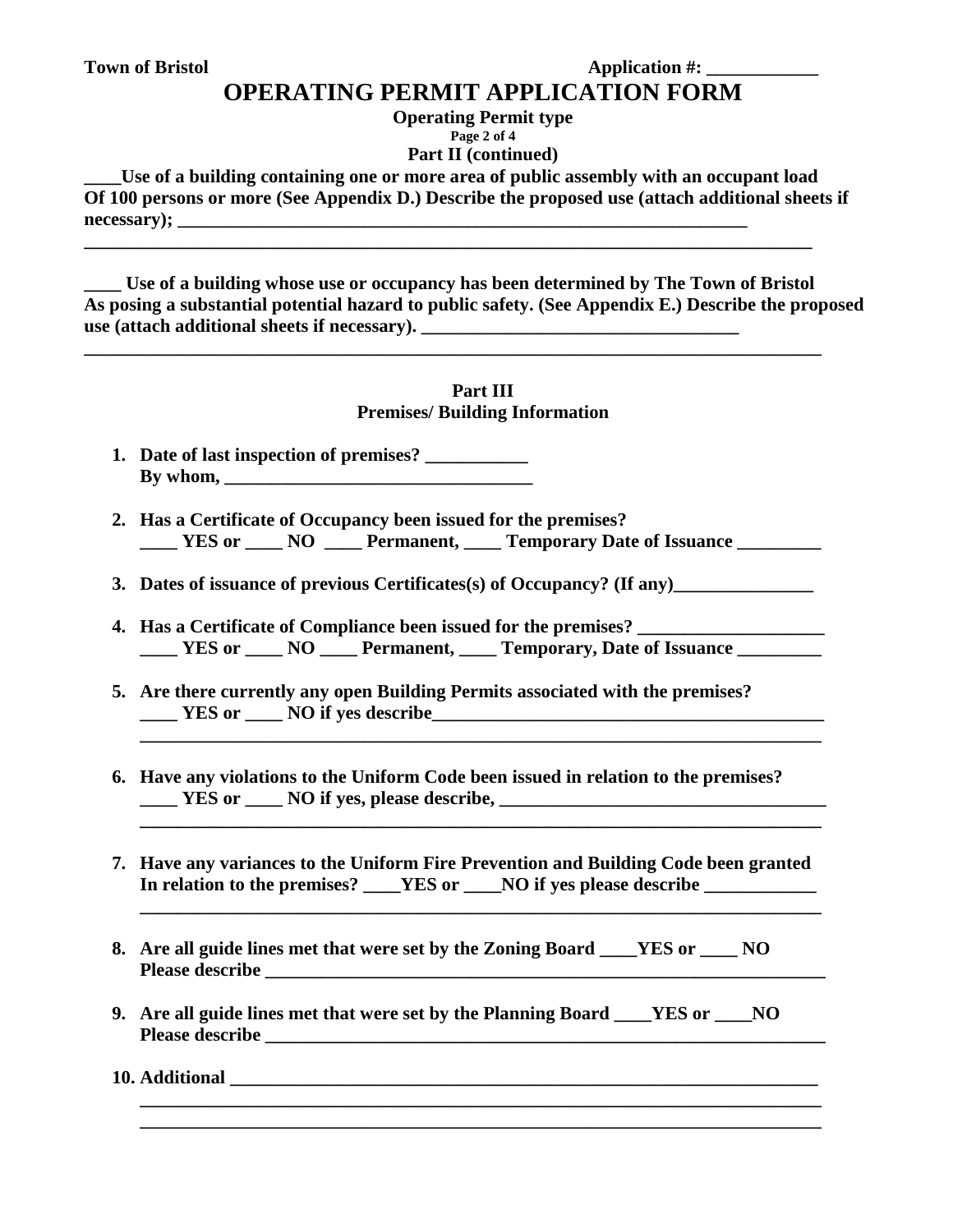#### Town of Bristol **Application # OPERATING PERMIT APPLICATION FORM**

**Page 3 of 4**

**SIGNATURE OF APPLICANT**

**I hereby certify that the foregoing information (and all information in attached sheets, if any) is true and complete.**

**\_\_\_\_\_\_\_\_\_\_\_\_\_\_\_\_\_\_\_\_\_\_\_\_\_\_\_\_\_\_\_\_\_\_\_\_\_\_\_\_\_\_\_\_\_\_\_\_\_\_\_\_\_\_\_\_\_\_\_\_\_\_\_\_\_\_\_\_\_\_\_\_\_\_\_\_\_\_\_**

**Signature of Applicant or Authorized Representatives Signature**

**\_\_\_\_\_\_\_\_\_\_\_\_\_\_\_\_\_\_\_\_\_\_\_\_\_\_\_\_\_\_\_\_\_\_\_\_\_\_\_\_\_\_\_\_\_\_\_\_\_, Date \_\_\_\_\_\_\_\_\_\_\_\_\_\_\_\_\_\_\_\_\_\_\_\_**

**Name (and Title, if applicable of person signing Application (Please print)**

|                                                                                                                                        | <b>PART IV</b>                                                                                                                                                                                                                 |
|----------------------------------------------------------------------------------------------------------------------------------------|--------------------------------------------------------------------------------------------------------------------------------------------------------------------------------------------------------------------------------|
|                                                                                                                                        | TO BE COMPLETED BY TOWN OF BRISTOL                                                                                                                                                                                             |
| <b>Inspections Required ____ YES or ___ NO</b>                                                                                         |                                                                                                                                                                                                                                |
|                                                                                                                                        |                                                                                                                                                                                                                                |
|                                                                                                                                        |                                                                                                                                                                                                                                |
|                                                                                                                                        |                                                                                                                                                                                                                                |
| Test or Reports required verifying compliance? ___YES or ___ NO<br>If yes, has test s or reports been received? ______ YES or _____ NO | Description: New York 1988 and 2008 and 2008 and 2008 and 2008 and 2008 and 2008 and 2008 and 2008 and 2008 and 2008 and 2008 and 2008 and 2008 and 2008 and 2008 and 2008 and 2008 and 2008 and 2008 and 2008 and 2008 and 20 |
| APPLICATION(S) APPROVED: ___ YES or ___ NO                                                                                             |                                                                                                                                                                                                                                |
|                                                                                                                                        |                                                                                                                                                                                                                                |
|                                                                                                                                        |                                                                                                                                                                                                                                |
|                                                                                                                                        | Conditions of Operating permit (List any and all in the space provided in the Operating Permit.                                                                                                                                |
|                                                                                                                                        |                                                                                                                                                                                                                                |
|                                                                                                                                        |                                                                                                                                                                                                                                |
|                                                                                                                                        |                                                                                                                                                                                                                                |
|                                                                                                                                        |                                                                                                                                                                                                                                |